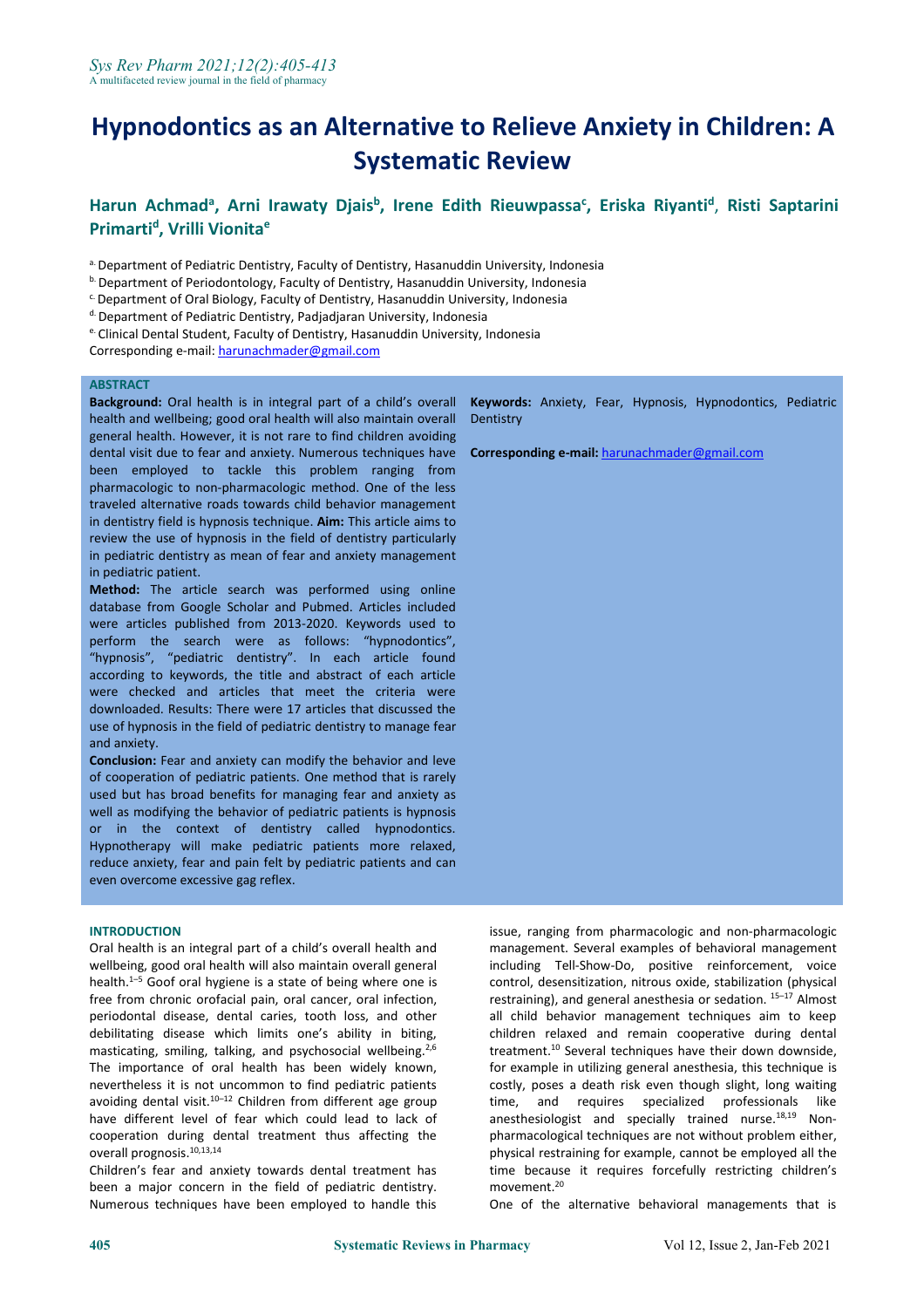scarcely discussed in dentistry is hypnosis techniques. $21$ According to American Psychological Association (APA) hypnosis is defined as "a state of consciousness involving focused attention and reduced peripheral awareness characterized by an enhanced capacity for response to suggestion".<sup>22</sup> Hypnosis in the field of dentistry is known as hypnodontics. Hypnodontics is defined as the art and science of using hypnosis to dental practice and dental issues. There are techniques which dentists use to relax their patient (including waking hypnosis) and minimize pain, blood loss, during and after procedures.<sup>10,22</sup> Patients who underwent hypnosis are not afraid to visit the dentist and will not experience anxiety or fear during dental treatment.<sup>23</sup>

### **METHOD**

#### **SEARCH STRATEGY**

The search was performed using online databases from Google Scholar and Pubmed. Articles included were articles published from 2013 to 2020. The keywords and terms used for the article search were as follows: "hypnodontics", "hypnosis", "pediatric dentistry". In each article found according to the keywords, the title and abstract of each article were checked and articles that meet the criteria were downloaded.

The flow chart in figure 1 identifies the articles that were included and excluded at each stage. A total of 37 articles were examined, and 19 were excluded from the electronic database. Articles screened, excluded, full-text articles were checked for eligibility and full-text articles were included as articles to be reviewed.

#### **Inclusion and Exclusion Criteria**

- 1. Inclusion criteria:
- a. Articles published within the last 7 years (2013-2020)
- b. Articles written in English
- c. Articles discussing the utilization, mechanism, and benefit of hypnosis/hypnodontics in dentistry
- 2. Exclusion criteria
- a. Artikel in which only the abstract is written in English
- b. Full text articles are not available in open access

#### **RESULTS**

All of the information obtained from all of the articles included and analyzed in this review article could be seen in table 1

#### **DISCUSSION**

Hypnosis has long been available to be incorporated in dentistry, however this technique is scarcely used and often misinterpreted.<sup>38</sup> The word hypnosis is derived from the Greek word 'hypnos' which means to sleep.<sup>22,32</sup> Hypnodotics is the technique of incorporating hypnosis in dentistry, this technique was first employed in 1829 to facilitate tooth extraction.<sup>32,39</sup> In the 20<sup>th</sup> century, hypnotic suggestion has hypnosis to been acknowledged by dentist as a method of patient behavior management. $32,40,41$  During the 1900s, hypnosis is commonly used by dentists to manage fear and pain experienced by patients.<sup>12,21,41</sup> Currently, hypnosis is widely used by dentists to effectively relieve fear of dental procedures, excessive gag reflex, treatment of orofacial pain conditions, moderate bleeding and salivary flow, and managing procedural pain.<sup>12,21,42-45</sup>

Treating pediatric patients often possess challenge for dentists. Children often feel anxious or uncooperative during dental treatment.<sup>35</sup> Anecdotal evidence as well as

published articles suggest hypnosis can be of great use in the management of children's behavior.<sup>10,23,24,26,32</sup> Hypnotic suggestions are used regularly when treating pediatric patients, with techniques such as distraction, reframing, and image suggestion that are considered forms of hypnosis.<sup>30,32,46</sup> Hypnosis is suitable for pediatric patients because the imagination of pediatric patients is more active than adult patients so they are more receptive to suggestions.<sup>30</sup> Children are easily persuaded to enter into a trance. This is because they are in a trance all the time. Children often play fantasy games using their imaginations, it is helpful to apply hypnotic techniques that distract the child before starting treatment, because children love stories that are intriguing, strange and magical. The use of a magic lion or a simple hand / finger puppet can help the patient to escape from the focus on treatment. In fact, children can enter deep trance phases with their eyes open, and can talk without leaving the trance phase.<sup>23</sup> The basic principles of hypnosis in pediatric patients consist of four basic principles, namely optomism, child-centered, according to developmental stage, and the world of the child is the main framework of care. $24$  Medical hypnosis in general usually lasts between 20-50 minutes and is divided into several phases: verification (indication, explanation, goal), induction, consolidation, therapeutic suggestions, reorientation, discussion, and integration into daily routine.47,48

Uncooperative patients or those who feel fear and anxiety during dental work can benefit from hypnotherapy. Hypnotherapists can easily relieve tension, anxiety and excessive fear of pain that these patients often exhibit with the help of hypnosis. This provides effective sedation while maintaining patient cooperation, but can also help patients recover from anxiety and dental phobia as well as those with severe gag reflex. Study conducted by Glaesmer *et al*.<sup>36</sup> demonstrated a statistically significant reduction in fear during treatment in the hypnotized patient (Figure 2). In addition, study conducted by Ramírez-Carrasco *et al*.<sup>28</sup> also showed a decrease in the heart rate of the patient who were given hypnosis (Figure 3).

Hypnosis can be used independently or as an additional treatment option to obtain the best results. During this state, the mind is focused on the suggestions given for comfort and ease. The subconscious mind can find it much easier to accept this suggestion now that the patient's mind is kept relaxed. In addition, the subconscious mind, where fear resides, is accessed in this relaxed trance.<sup>10,30,49</sup> Hypnosis can also be used in patients who have excessive gag reflex and can be an option comparable to sedation, especially in patients who cannot be sedated. Hypnosis can help the patient to be more relaxed and less alert, thereby reducing or even eliminating the gag reflex.<sup>50</sup> In addition, this technique requires less cost because it does not require special equipment / medication, as well as the ability of hypnosis to help patients overcome excessive gag reflexes with a longer duration and can even last a lifetime.<sup>37,51,52,53</sup>

Hypnosis is useful as an adjunct intervention to reduce anxiety in dental patients undergoing treatment, especially regarding its non-invasive nature. In addition, the application of hypnosis is less time consuming and is associated with a rather low  $cost.^{36}$  Through hypnosis, dentists can also attract children's attention, reduce distress, and change the pain experience of pediatric patients.<sup>26,54,55</sup>

#### **CONCLUSION**

Fear and anxiety regarding dental treatment is a common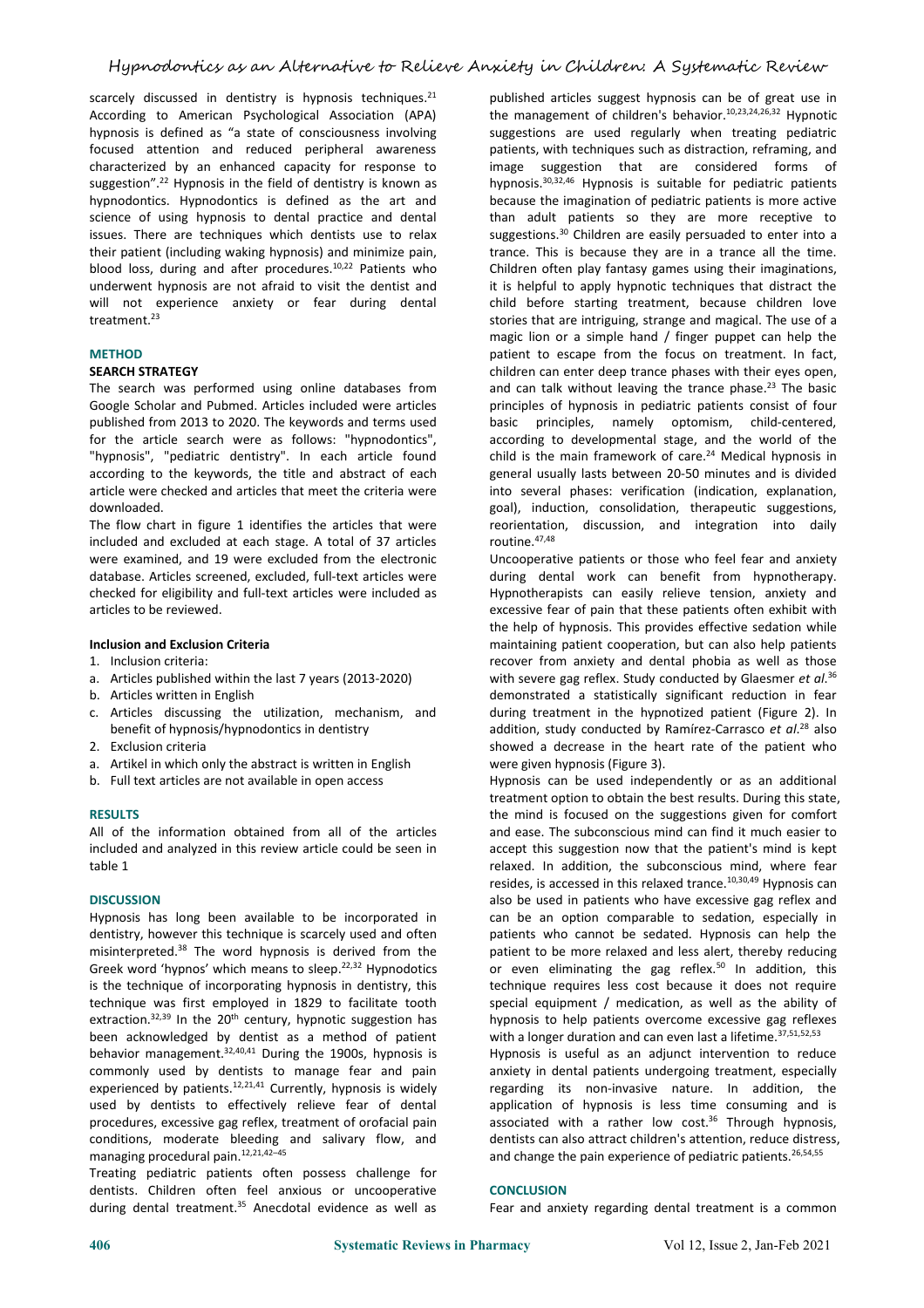problem faced by dentists who treat pediatric patients. The feeling of fear and anxiety can modify the behavior and cooperation of pediatric patients. Several modalities have been used for behavioral management of pediatric patients including pharmacological and non-pharmacological methods. One method that is rarely used but has broad benefits for dealing with fear and anxiety as well as modifying the behavior of pediatric patients is hypnosis or in the context of dentistry it is called hypnodontics. Hypnotherapy will make pediatric patients more relaxed, reduce anxiety, fear and pain felt by pediatric patients and can even overcome excessive gag reflex. Hypnosis is suitable for pediatric patients because of their active imagination and the ease with which pediatric patients enter a trance.

## **REFERENCE**

- 1. American Academy of Pediatrics. Policy statement maintaining and improving the oral health of young children. Pediatrics. 2014;134(6):1224–9.
- 2. Togoo RA, Yaseen S, Zakirulla M, Nasim VS, Al Zamzami M. Oral hygiene knowledge and practices among school children in a rural area of southern Saudi Arabia. Int J Contemp Dent. 2012; 3:57–62.
- 3. Al-Qahtani SM, Razak PA, Khan SDAA. Knowledge and practice of preventive measures for oral health care among male intermediate schoolchildren in Abha, Saudi Arabia. Int J Env Res Public Heal. 2020;17(703):1–11.
- 4. Priyanka S, Mahesh R, Leelavathi L. Awareness and role of parents in their child's oral health and brushing technique - A questionnaire study. Drug Invent Today. 2018;10(Special Issue 4):3723–7.
- 5. NSW Health Center for Oral Health Strategy. Early childhood oral health guidelines for child health professionals. 3rd ed. North Sydney: NSW Ministry of Health; 2014. 1 p.
- 6. Dhage VS, Chougule P. Importance of Oral Hygiene in Oro-Dental Diseases: A Review Study. Int J Res Rev. 2019;6(12):69–74.
- 7. Fazli M, Kavandi MR, Malekafzali B. A method towards children's psychological health on dental visits. Procedia Soc Behav Sci. 2014; 114:420–6.
- 8. Ollé LA, Araujo C, Casagrande L, Bento LW, Santos BZ, Dalpian DM. Anxiety in children submitted to dental appointment. Brazilian Res Pediatr Dent Integr Clin. 2016;16(1):167–75.
- 9. Rizzardi KF, Tognetti VM, Leme LAFP, Steiner-Oliveira C, Nobre-Dos-Santos M, Parisotto TM. Are oral health conditions and anxiety during dental treatment associated with childre's quality of life? OHDM. 2017;16(6):1–5.
- 10. Priya SL, Jayaprakash R, Kameshwaran M, Shubashini K. Hypnodontics - An overview. J Indian Dent Assoc Madras. 2019;6(3):23–6.
- 11. Yun MJY, Chen KJ, Gao SS, Duangthip D, Lo ECM, Chu CH. An introduction to assessing dental dear and dnxiety in children. Healthcare. 2020;8(86):1–9.
- 12. Armfield JM, Heaton LJ. Management of fear and anxiety in th dental clinic: a review. Aust Dent J. 2013; 58:390– 407.
- 13. Dahlander A, Soares F, Grindefjord M, Dahlöf G. Factors Associated with Dental Fear and Anxiety in Children Aged 7 to 9 Years. Dent J. 2019;7(68):1–9.
- 14. Alasmari AA, Aldossari GS, Aldossary MS. Dental Anxiety in Children: A Review of the Contributing Factors. J Clin diagnostic Res. 2018;12(4):SG01-3.
- 15. Dean JA, Jones JE, Vinson LAW, editors. McDonald and

Avery's dentistry for the child and adolescent. St. Louis: Elsevier; 2016. 298–300, 303 p.

- 16. Nowak AJ, Christensen JR, Mabry TR, Townsend JA, Wells MH, editors. Pediatric dentistry: Infancy through adolescence. 6th ed. Philadelphia: Elsevier; 2019. 357– 62 p.
- 17. Singh H, Rehman R, Kadtane S, Dalai DR, Jain CD. Techniques for the behavior's management in pediatric dentistry. Int J Sci Study. 2014;2(7):269–72.
- 18. Harbuz DK, O'Halloran M. Techniques to administer oral, inhalational, and IV sedation in dentistry. Australas Med J. 2016; 9:25–32.
- 19. Cianetti S, Paglia L, Gatto R, Montedori A, Lupatelli E. Evidence of pharmacological and nonpharmacological interventions for the management of dental fear in paediatric dentistry: a systematic review protocol. BMJ Open. 2017;7(e016043).
- 20. Roberts JF, Curzon ME, Koch G, Martens LC. Review: behaviour management techniques in paediatric dentistry. Eur Arch Paediatr Dent. 2010;11(4):166–74.
- 21. Facco E, Zanette G, Casiglia E. The role of hypnotherapy in dentistry. SAAD Dig. 2014;30:3–6.
- 22. Binyaminy B, Haas EJ. A short profile of hypnotherapy licensure in Israel. Int J Clin Exp Hypn. 2016;64(4):470–82.
- 23. Mamta M, Pruthvi RH V, RajKumar M, Sanjeev L, Chandresh S, Ravinder SS. Hypnodontics: Role of hypnosis in oral health. Int J Recent Trends Sci Technol. 2016;20(2):188–90.
- 24. Kuttner L. Pediatric hypnosis: treatment that adds and rarely substracts. Int J Clin Exp Hypn. 2020; 68:16–28.
- 25. Cozzolino M, Celia G, Rossi KL, Rossi EL. Hypnosis as sole anesthesia for dental removal in a patient with multiple chemical sensitivity. Int J Clin Exp Hypn. 2020;68(3):1–11.
- 26. Santos SA, Gleiser R, Ardenghi TM. Hypnosis in the control of pain and anxiety in Pediatric Dentistry: a literature review. RGO, Rev Gaúch Odontol. 2019;67(e20190033).
- 27. Goodman AA. Cases: Clinical hypnosis in dentistry. Am J Clincal Hypn. 2018;61(3):290–4.
- 28. Ramírez-Carrasco A, Girón CB, Sanchez-Armass O, Pierdant-Pérez M. Effectiveness of hypnosis in combination with conventional techniques of behavior management in anxiety/pain reduction during dental anesthetic infiltration. Pain Res Manag. 2017;2017(1434015).
- 29. Birnie KA, Noel M, Parker JA, Chambers CT, Uman LS, Kisely SR, et al. Systematic review and meta-analysis of distraction and hypnosis for needle-related pain and distress in children and adolescents. J Pediatr Psychol. 2014;39(8):783–808.
- 30. Dilmahomed H, Jovani-Sancho M. Hypnoanalgesia in dentistry: A literature review. Am J Clincal Hypn. 2018;61(3):258–75.
- 31. Wolf TG, Wolf D, Below D, D'Hoedt B, Willershausen B, Daubländer M. Effectiveness of self-hypnosis on the relief of rxperimental dental pain: A randomized trial. Int J Clin Exp Hypn. 2016;64(2):187–99.
- 32. Allison N. Hypnosis in modern dentistry: Challenging misconceptions. Fac Dent J. 2015;6(4):172–5.
- 33. Facco E, Zanette G. The odyssey of dental anxiety: From prehistory to the present. A narrative review. Front Psychol. 2017;8(1155).
- 34. Monteiro J, Tanday A, Ashley PF, Parekh S, Alamri H. Interventions for increasing acceptance of local anaesthetic in children and adolescents having dental treatment. Cochrane Database Syst Rev.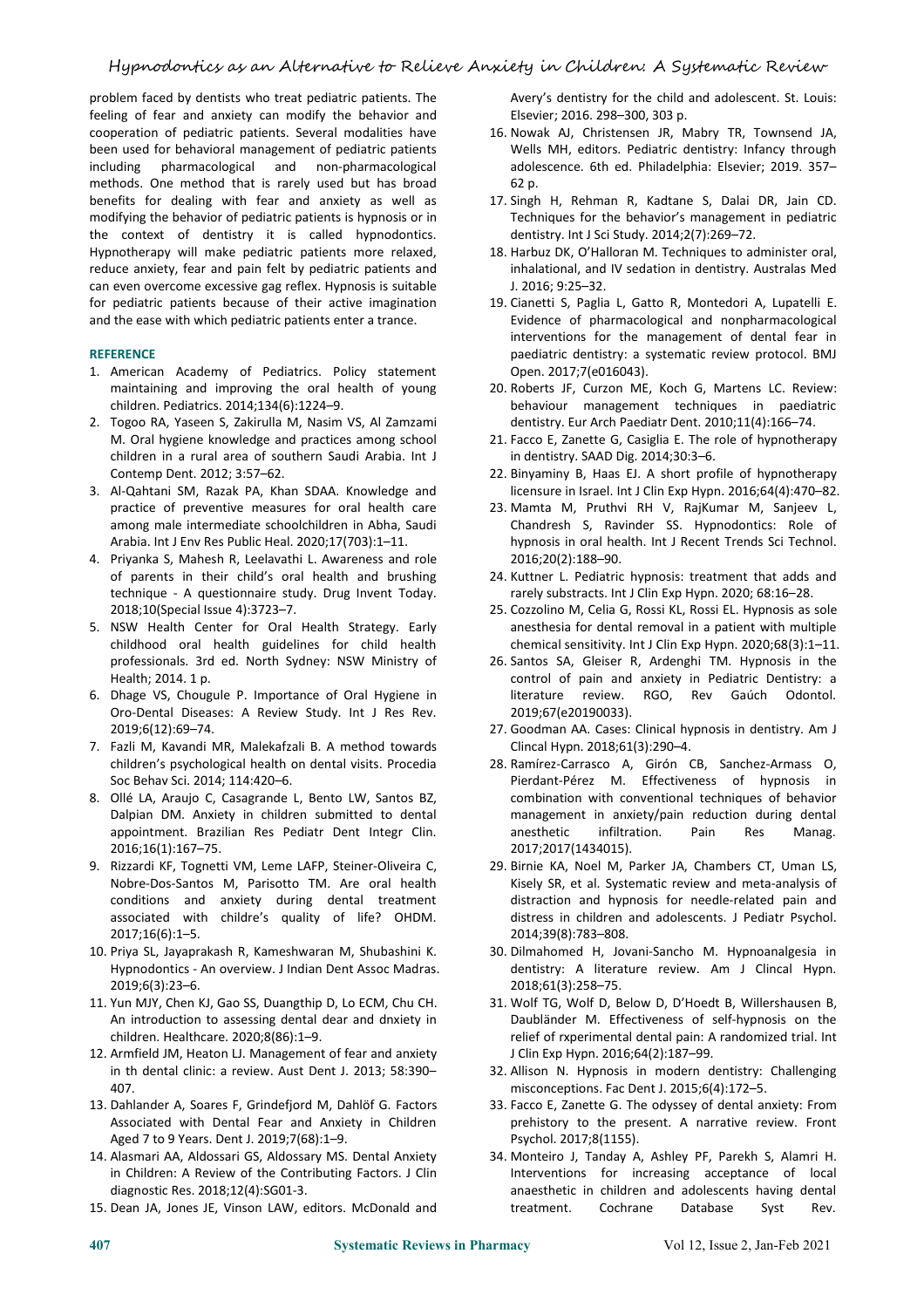## Hypnodontics as an Alternative to Relieve Anxiety in Children: A Systematic Review

2020;2020(2):CD011024.

- 35. Al-Harasi S, Ashley PF, Moles DR, Parekh S, Walters V. Hypnosis for children undergoing dental treatment. Cochrane Database Syst Rev. 2017;2017(6):CD007154.
- 36. Glaesmer H, Geupel H, Haak R. A controlled trial on the effect of hypnosis on dental anxiety in tooth removal patients. Patient Educ Couns. 2015;1–5.
- 37. Ramazani M, Zarenejad N, Parirokh M, Zahedpasha S. How Can Hypnodontics Manage Severe Gag Reflex for<br>Root Canal Therapy? A Case Report. Iran Endod J. 2016;11(2):146–9.
- 38. Mostofsky DI, Fortune F, editors. Behavioral dentistry. 2nd ed. Wiley-Blackwell; 2006. 75 p.
- 39. Abdeshahi SK, Hashemipor MA, Mesgarzadeh V, Shahidi PA, Halaj MA. Effect of hypnosis on induction of local anaesthesia pain perception control of haemorrhage and anxiety during extraction of third molars: a case-control study. J Craniomaxillofac Surg. 2013; 41:310–5.
- 40. Andrick JM. Cultivating a "chairside manner": dental hypnosis patient management psychology and the origins of behavioral dentistry in America 1890-1910. J H ist Behav Sci. 2013; 49:235–58.
- 41. Moss D, Willmarth E. Hypnosis, anesthesia, pain management, and preparation for medical procedures. Ann Palliat Med. 2019;8(4):498–503.
- 42. Montenegro G, Alves L, Zaninotto AL, Falcão DP, de Amorin RFB. Hypnosis as a Valuable Tool for Surgical Procedures in the Oral and Maxillofacial Area. Am J Clincal Hypn. 2017;59(4):414–21.
- 43. Holden A. The art of suggestion: The use of hypnosis in dentistry. Br Dent J. 2012;212(11):549–51.
- 44. Rucker LM. Introducing Clinical Hypnosis to Dentists: Special Challenges and Strategies. Am J Clincal Hypn. 2018;61(3):276–89.
- 45. Akarslan ZZ. Gag reflex in dentistry: what can we do? J Dent Fac Atatürk Uni. 2016;26(3):503–10.
- 46. Peretz B, Bercovich R, Blumer S. Using elements of hypnosis prior to or during pediatric dental treatment. Pediatr Dent. 2013; 35:33–6.
- 47. Häuser W, Hagl M, Schmierer A, Hansen E. The Efficacy, Safety and Applications of Medical Hypnosis. Dtsch Ärzteblatt Int. 2016; 113:289–96.
- 48. Peter B. Hypnosis. In: International encyclopedia of the so- cial and behavioral sciences. 2nd ed. Oxford: Elsevier; 2015. p. 458–64.
- 49. Hill KB, Hainsworth JM, Burke FJ, Fairbrother KJ. Evaluation of dentists perceived needs regarding treatment of the anxious patient. Br Dent J. 2008;2014(E13).
- 50. Narwal R, Renuka, Sharma A, Gaur A. Gagging: A review of the literature. Int J Curr Res. 2018;10(08):72375–80.
- 51. Achmad H, Thahir H, Rieuwpassa I, Mardiana AA, Oktawati S, Samad R, Djais AI, Gani A, Singgih MF, Madjid F, Admy SC. The Effectiveness of Channa striata Extract Antimicrobial Effect on Periopathogen Bacteria (Porphyromonas gingivalis and Aggregatibacter actinomycetemcomitans). Systematic Reviews in Pharmacy. 2020; 11(4): 319-323. doi: [10.31838/srp.2020.4.46](http://dx.doi.org/10.31838/srp.2020.4.46)
- 52. Achmad H, Adam AM, Asalui TR, Huldani, Sukmana BI, Putra AP. Use of Sea Cucumber Extract as An Alternative Treatment of Inflammation by Chronic Periodontitis. International Journal of Pharmaceutical Research. October-December, 2020. 12(4):3567-3575.
- 53. Achmad H, Atjo NA, Arnianti, Lindriani, Ermawati, Mahmud Y, Arniyanti A, Hasanuddin A. The Use of Children's Herbal Mouthwash in Pediatric Dentistry: A Systematic Review. International Journal of Phamaceutical Research. July-December, 2020. Volume 12 Supplementary Issue 2: 4508-4515.
- 54. Achmad H, Djais AI, Syahrir S, Fitri A, Ramadhany YF. A literature us regarding the use of herbal medicines in pediatric dentistry. International Journal of Pharmaceutical Research. 2020. 12, PP. 881-897.
- 55. Achmad H, Djais AI, Syahrir S, Fitria A, Ramadhany YF. Impact Covid-19 in pediatric dentistry: A literature review. International Journal of Pharmaceutical Research, 2020. 12, p.830-840.

| No | Author                    | Year | Title       | Conclusion                                                                |
|----|---------------------------|------|-------------|---------------------------------------------------------------------------|
| 1. | Lakshmi                   | 2019 | Hypnodontic | Hypnosis has multiple uses in dentistry, ranging from mild relaxation     |
|    | R.<br>Priya,              |      | An<br>-     | of the anxious patient to total analgesia for surgery. With proper        |
|    | Jayaprakash,              |      | Overview    | knowledge, training and patient selection, it can be a very vital tool to |
|    | М.                        |      |             | manage children and even anxious adults in the dental operatory           |
|    | Kameshwaran,              |      |             | therefore making dental treatment successful in a very simple yet         |
|    | Κ.                        |      |             | convenient way.                                                           |
|    | Shubashini. <sup>10</sup> |      |             |                                                                           |
|    |                           |      |             |                                                                           |
|    |                           |      |             |                                                                           |
|    |                           |      |             |                                                                           |
|    |                           |      |             |                                                                           |
|    |                           |      |             |                                                                           |
|    |                           |      |             |                                                                           |

**Table 1.** Articles on the use of hypnosis in pediatric dentistry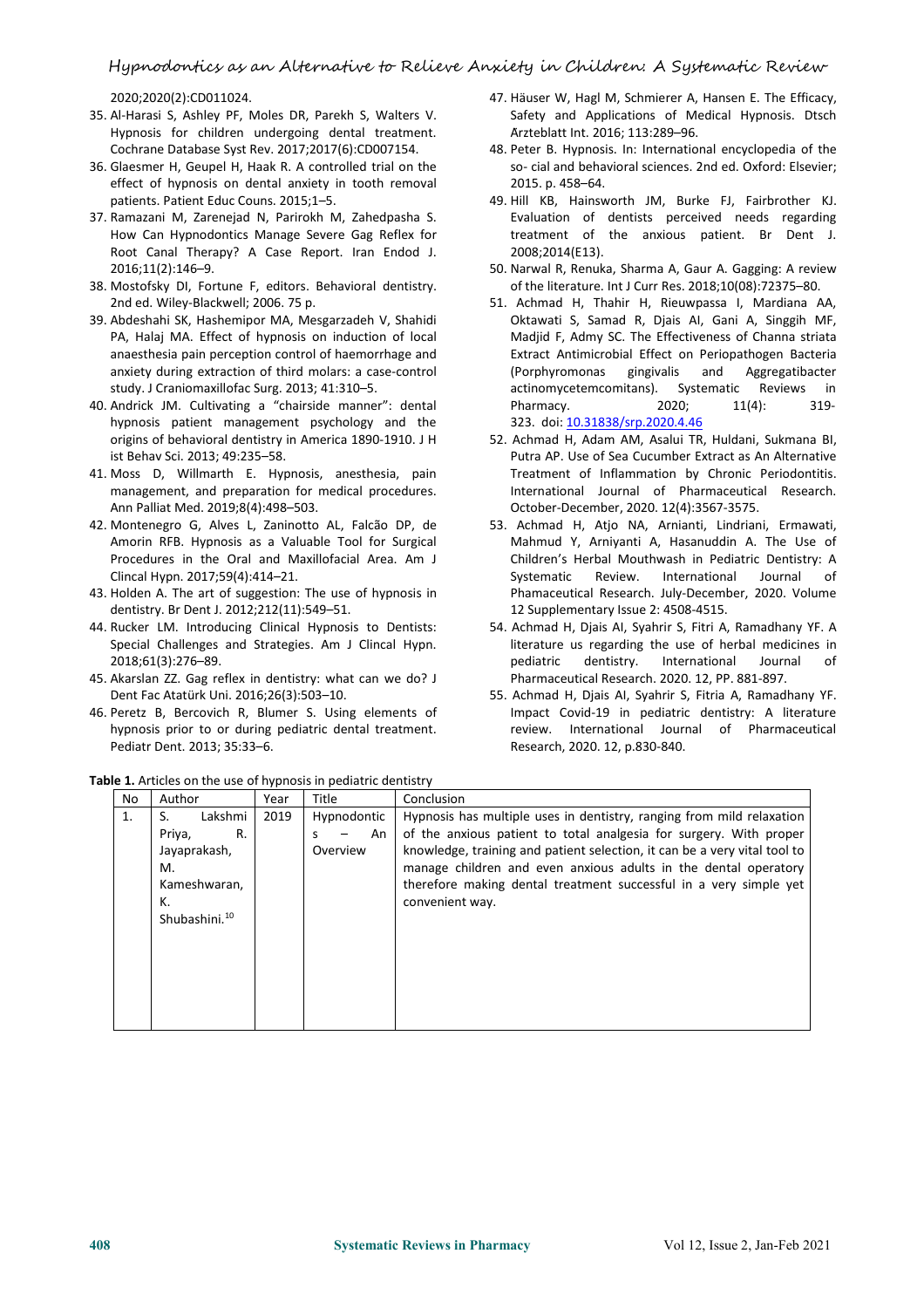| 2. | Mamta Malik,<br>Pruthvi Raj H<br>RajKumar<br>V,<br>Maurya,<br>Sanjeev Laller,<br>Chandresh<br>Shukla,<br>Ravinder<br>S<br>Saini. <sup>23</sup> | 2016 | Hypnodontic<br>s: Role of<br>Hypnosis in<br>Oral Health                                                                 | The routine dental treatment or dentist efficiency and patient's<br>response is mainly hampered by anxiety, fear, stress or so-called<br>dental phobia. To overcome this dental hypnosis is non-invasive and<br>acceptable alternative option to improve the conditions and comfort<br>level for patients. Hypnosis may be used independently with the help<br>of a professional hypnotist or as an adjunct with other forms of<br>treatment.                                                                                                                                                                                                                                                                                                                                                                                                                                                                                                                                                                                                                                                                                                                                                                                                                                                                                                                                                                                                                                                                                                                                                                                                                                                                                                                                                                                                                                 |
|----|------------------------------------------------------------------------------------------------------------------------------------------------|------|-------------------------------------------------------------------------------------------------------------------------|-------------------------------------------------------------------------------------------------------------------------------------------------------------------------------------------------------------------------------------------------------------------------------------------------------------------------------------------------------------------------------------------------------------------------------------------------------------------------------------------------------------------------------------------------------------------------------------------------------------------------------------------------------------------------------------------------------------------------------------------------------------------------------------------------------------------------------------------------------------------------------------------------------------------------------------------------------------------------------------------------------------------------------------------------------------------------------------------------------------------------------------------------------------------------------------------------------------------------------------------------------------------------------------------------------------------------------------------------------------------------------------------------------------------------------------------------------------------------------------------------------------------------------------------------------------------------------------------------------------------------------------------------------------------------------------------------------------------------------------------------------------------------------------------------------------------------------------------------------------------------------|
| 3. | Binyamin<br>Binyaminy, Eric<br>J. Haas $^{22}$                                                                                                 | 2016 | Short<br>Α<br>Profile<br>of<br>Hypnothera<br>py Licensure<br>in Israel                                                  | Therefore, licensure of hypnotherapists could be useful for other<br>countries that intend to improve the use of hypnosis for treatment,<br>educational, or research purposes in their location. Moreover, using<br>only trained professionals to use hypnosis might help in improving<br>the attitude and beliefs about hypnosis among the general public as<br>well as health professionals.                                                                                                                                                                                                                                                                                                                                                                                                                                                                                                                                                                                                                                                                                                                                                                                                                                                                                                                                                                                                                                                                                                                                                                                                                                                                                                                                                                                                                                                                                |
| 4. | Leora<br>Kuttner <sup>24</sup>                                                                                                                 | 2020 | Pediatric<br>Hypnosis:<br>Treatment<br>Adds<br>that<br>and<br>Rarely<br>Substracts                                      | In the last 40 years, pediatric hypnosis has developed to maturity and<br>now continues to expand, adding quality research, rich case reports,<br>long-term follow-up studies, review papers, documentary and<br>training films, and training workshops that continue to contribute<br>well-trained pediatric professionals from around the world into the<br>field of hypnosis. Hypnosis, which has a long history of being<br>dismissed because of misunderstandings or misconceptions, is now<br>fully integrated into hospitals, clinics, and practices as an effective<br>intervention - and nowhere more than in pediatric pain<br>management. There continues to be significant challenges to child<br>health that stem from poverty, violence, and cultural divides. These<br>can be well met with the resiliency, self-efficacy, and self-care<br>afforded by integrating hypnosis into child healthcare. Pediatric<br>hypnosis is an urgently needed and timely addition to the healthcare<br>of young people.<br>One of the most important contributions pediatric hypnosis is making<br>is to help prepare children to live fulfilling lives and contribute<br>meaningfully to the world. Children will need all their optimism, and<br>particularly their ingenuity, focused concentra- tion, creativity,<br>adaptability, and imagination to deal with the life-altering problems<br>already occurring in our world. These include, rising sea levels, mass<br>animal extinction, wars, mass migration of people from affected<br>areas, and the consequential disruptions to life as we know it. For the<br>children who have the opportunity to benefit, pediatric hypnosis is<br>helping to add and create capacities within the next generation so<br>they can find optimal solutions for their own problems and for their<br>externally challenging world. |
| 5. | Mauro<br>Cozzolino,<br>Giovanna<br>Celia, Kathryn<br>L. Rossi, Ernest<br>L Rossi <sup>25</sup>                                                 | 2020 | Hypnosis as<br>Sole<br>Anesthesia<br>Dental<br>for<br>Removal in<br>Patient with<br>Multiple<br>Chemical<br>Sensitivity | In conclusion, we believe that this procedure offers the possibility to<br>envisage new ways to tackle the pain-managing challenges posed by<br>chronic, inflammatory, self-immune, and degenerative diseases.<br>Although the results from this clinical case report are positive and<br>encouraging, more research is needed on a larger number of MCS<br>patients before we can state that this procedure can be used<br>extensively. We therefore wish further studies would be pursued<br>along this line of research.                                                                                                                                                                                                                                                                                                                                                                                                                                                                                                                                                                                                                                                                                                                                                                                                                                                                                                                                                                                                                                                                                                                                                                                                                                                                                                                                                   |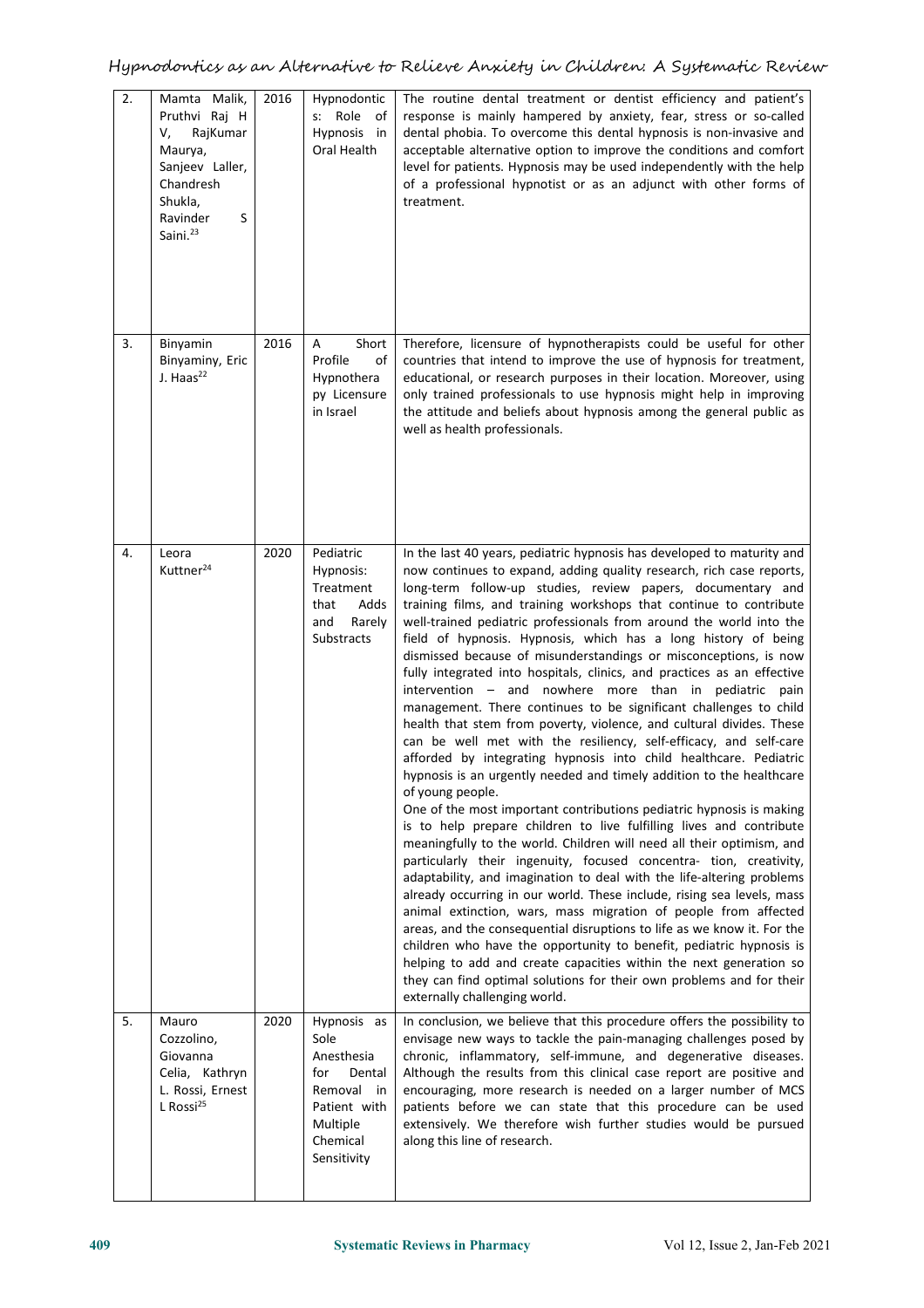| review<br>and not endorsing its research and clinical use. More incentives and<br>research are needed in this area, so that hypnosis may one day regain<br>the confidence of health professionals, who, by exercising the<br>technique with scientific support, safety and humanization can<br>provide greater well-being for the pediatric patient.                                                                                                                                                                                                                                                                                                                                                                                                                                                                                                                                                                                                                                                                                                                                                                                                                                                                                                                                                                                                                                                                                                                                                                                                                                                                                                                                                                                                                                                                                                                                                                                                                                                                                                                                                                                                                                                                                                                                                                                                                                                                                                                                                                                                                                                                                                                                                                                                                                                                                           |  |
|------------------------------------------------------------------------------------------------------------------------------------------------------------------------------------------------------------------------------------------------------------------------------------------------------------------------------------------------------------------------------------------------------------------------------------------------------------------------------------------------------------------------------------------------------------------------------------------------------------------------------------------------------------------------------------------------------------------------------------------------------------------------------------------------------------------------------------------------------------------------------------------------------------------------------------------------------------------------------------------------------------------------------------------------------------------------------------------------------------------------------------------------------------------------------------------------------------------------------------------------------------------------------------------------------------------------------------------------------------------------------------------------------------------------------------------------------------------------------------------------------------------------------------------------------------------------------------------------------------------------------------------------------------------------------------------------------------------------------------------------------------------------------------------------------------------------------------------------------------------------------------------------------------------------------------------------------------------------------------------------------------------------------------------------------------------------------------------------------------------------------------------------------------------------------------------------------------------------------------------------------------------------------------------------------------------------------------------------------------------------------------------------------------------------------------------------------------------------------------------------------------------------------------------------------------------------------------------------------------------------------------------------------------------------------------------------------------------------------------------------------------------------------------------------------------------------------------------------|--|
| Allen<br>Ashley<br>2018<br>Cases:<br>In summary, the cases in this article demonstrate three important<br>Goodman <sup>27</sup><br>Clinical<br>aspects of the role of clinical hypnosis in dentistry. First, we can learn<br>of its importance from the patient's perspective. In the first case, the<br>Hypnosis in<br>Dentistry<br>patient felt so strongly that, despite the fact of her abilities and<br>means to secure dental care from the finest and most experienced in<br>providing her dental treatment, she chose to demonstrate the<br>importance of hypnosis by subjecting herself to care by a student in<br>dental school. She made sure that the entire college of dentistry<br>(faculty and students) learned from her knowledge and experience. In<br>the second case, we were able to provide a necessary adjunctive<br>service not only for comfort and convenience to the patient but to<br>provide for long-term care in a pleasurable and memorable manner.<br>Years after initial contact with the young female patient, she and her<br>father called to thank me for the care that I had provided and stated<br>that they were moving back to Australia where they hoped to find a<br>new dentist with similar skills. In the third case, I related a successful<br>dental treatment on a patient under hypnoanesthesia-probably<br>under the worst circumstances, given the distractions of a<br>professional television production company. However, the incident<br>has provided a valuable adjunct to learning by recording the event<br>and augmenting this written case explanation. The utilization of<br>hypnosis as an adjunct during dental treatment allows valuable<br>supplementation in behavior or symptom control of difficult-to-treat<br>patients without an added risk of chemical pharmacological<br>medications. It also allows for patients, doctors, and staff relaxation<br>during the dental treatments while providing an avenue for anxiety<br>control and the elimination of fear in patients.<br>While not the focus of this writing, other clinical experience has<br>demonstrated that the complementary use of hypnosis can also be<br>invaluable in quelling undesirable dental habits, tongue thrust,<br>reverse swallowing, temporomandibular joint (TMJ) dysfunction,<br>bruxism, clenching, the prevention of gagging and nausea, control of<br>saliva and blood flow, restorative appliance tolerance, and<br>pretreatment desensitization overall-all while allowing suggested<br>amnesia for those unavoidable unpleasant occurrences during<br>treatment. Along with the aforementioned advantages, patients can<br>be expected, with proper further suggestions, to form a better self-<br>image, self-esteem, and greater confidence regarding their role as<br>patients. |  |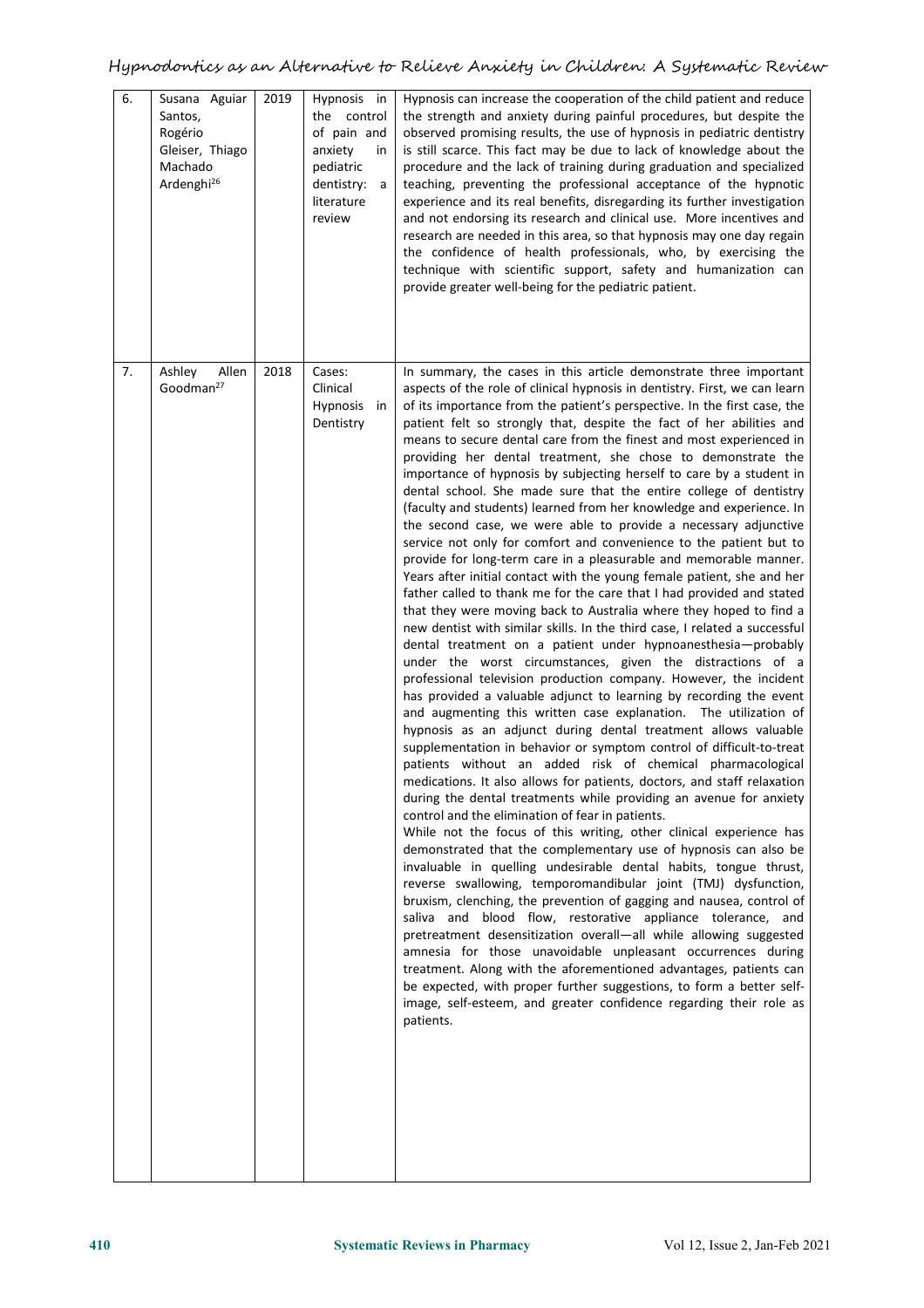| 8.  | Ramírez-<br>Α.<br>Carrasco,<br>C.<br>Butrón-Téllez<br>Girón,<br>О.<br>Sanchez-<br>Armass,<br>M.<br>Pierdant<br>Pérez <sup>28</sup>                                                    | 2017 | Effectivenes<br>s<br>οf<br>Hypnosis<br>in<br>Combination<br>with<br>Conventiona<br>I Techniques<br>of Behavior<br>Managemen<br>t<br>in<br>Anxiety/Pain<br>Reduction<br>during<br>Dental<br>Anesthetic<br>Infiltration | In conclusion, evaluation using the FLACC conformity or pain scale did<br>not present significant di erences at the point of administering<br>infiltration anesthesia for either of the two groups in this study.<br>Similarly, the type of pain experienced by both groups was slight, with<br>no significant differences recorded in the variation of skin<br>conductance. However, the use of hypnosis combined with<br>conventional pain management techniques did not show variations in<br>terms of heart rate between the basal point and the point at which<br>anesthesia was administered, which could show an improvement in<br>the control of anxiety and pain in children receiving dental<br>anesthesia.                                                                                                                                                                                                                                                                                                                                                                                                                                                                                                                                                                                                                                                                                                                                                      |  |
|-----|---------------------------------------------------------------------------------------------------------------------------------------------------------------------------------------|------|-----------------------------------------------------------------------------------------------------------------------------------------------------------------------------------------------------------------------|----------------------------------------------------------------------------------------------------------------------------------------------------------------------------------------------------------------------------------------------------------------------------------------------------------------------------------------------------------------------------------------------------------------------------------------------------------------------------------------------------------------------------------------------------------------------------------------------------------------------------------------------------------------------------------------------------------------------------------------------------------------------------------------------------------------------------------------------------------------------------------------------------------------------------------------------------------------------------------------------------------------------------------------------------------------------------------------------------------------------------------------------------------------------------------------------------------------------------------------------------------------------------------------------------------------------------------------------------------------------------------------------------------------------------------------------------------------------------|--|
| 9.  | Kathryn<br>А.<br>Birnie, Melania<br>Noel, Jennifer<br>Parker,<br>А.<br>Christine<br>т.<br>Chambers,<br>Lindsay<br>S.<br>Uman, Steve R.<br>Kisely, Patrick<br>J. McGrath <sup>29</sup> | 2018 | Systematic<br>Review and<br>Meta-<br>Analysis<br>of<br>Distraction<br>and<br>Hypnosis for<br>Needle-<br>Related Pain<br>and Distress<br>Children<br>in<br>and<br>Adolescents                                          | Over the past 10-15 years, the field has made several leaps forward<br>in the amount of evidence supporting the efficacy of distraction and<br>hypnosis for needle-related pain and distress in children and<br>adolescents (Kleiber & Harper, 1999; Wild & Espie, 2004). With the<br>efficacy of these interventions established, we recommend that the<br>field turn its efforts toward determining the best match of treatment<br>and/or characteristics of treatments for individual children given their<br>age, their previous experiences, the health care setting, and the given<br>needle procedure. Critically, this can only be achieved by increasing<br>the quality of the evidence produced. Researchers conducting trials in<br>this area should draw from available guidelines and standards for<br>designing pediatric trials generally (StaR Child Health) and specifically<br>in pediatric pain regarding recruitment and consent (Caldwell et al.,<br>2012), adequacy of sample size (van der Tweel et al., 2012),<br>minimization of risk of bias (Hartling et al., 2012), considerations of<br>child age (Williams et al., 2012), and selection, measurement, and<br>reporting of outcomes (Sinha et al., 2012), including PedIMMPACT<br>(McGrath et al., 2008) and CONSORT (Altman et al., 2001). It would<br>be unfortunate for future reviews in this area to continue reiterating<br>the same limitations that have plagued the field for years. |  |
| 10. | Houmayraa<br>Dilmahomed,<br>Mar<br>Jovani-<br>Sancho $30$                                                                                                                             | 2019 | Hypnoanalg<br>esia<br>in<br>Dentistry: A<br>Literature<br>Review                                                                                                                                                      | We cannot conclude that hypnosis used alone as an individual<br>treatment is effective in the complete ablation of pain sensation.<br>However, hypnosis was found to reduce phobia and anxiety and<br>produces relaxation, which could help in the reduction of pain, as<br>pain has an important emotional component. The literature supports<br>that when used as an adjunct to local anesthesia and analgesics,<br>hypnosis facilitates the induction of their anesthetics effect,<br>eventually leading to a reduced amount of both means of pharmaco-<br>logical consumption. Although hypnotic suggestion might not work<br>for every patient, it can be used as a supplementary method for the<br>management of pain and enhances traditional means of pain<br>alleviation.                                                                                                                                                                                                                                                                                                                                                                                                                                                                                                                                                                                                                                                                                         |  |
| 11. | Thomas<br>Gerhard Wolf,<br>Dominik Wolf,<br>Dagna Below,<br>Bernd d'Hoedt,<br>Brita<br>Willerhausen,<br>Monika<br>Daubländer <sup>31</sup>                                            | 2016 | Effectivenes<br>s of Self-<br>Hypnosis on<br>the Relief of<br>Experimenta<br>Dental<br>Pain:<br>Α<br>Randomized<br>Trial                                                                                              | The aim of this study was to investigate and evaluate the effect of<br>self-hypnosis on experimental acute dental pain relief in a clinical<br>setting by means of dental-pulp testing. The effect of using self-<br>hypnosis during painful manipulation of vital teeth has the attribute<br>of sedation and, has, as is often described in the literature for other<br>hypnotic procedures, an anxiolytic effect. Self-hypnosis allows a<br>comfortable and relaxing treatment. It is an easy method to<br>experience medium trance states and to modulate and reduce<br>experimental dental acute pain. A complete elimination of pain and<br>thus treatment without any pharmacological drugs was possible only<br>in some cases. Self-hypnosis cannot be used routinely as safe and<br>effective like anesthetics. However, it can be easily used and is<br>recommended as adjunctive therapy in a clinical setting. Further<br>studies about the clinical outcome and pain-reducing effects with<br>different treatments are required.                                                                                                                                                                                                                                                                                                                                                                                                                               |  |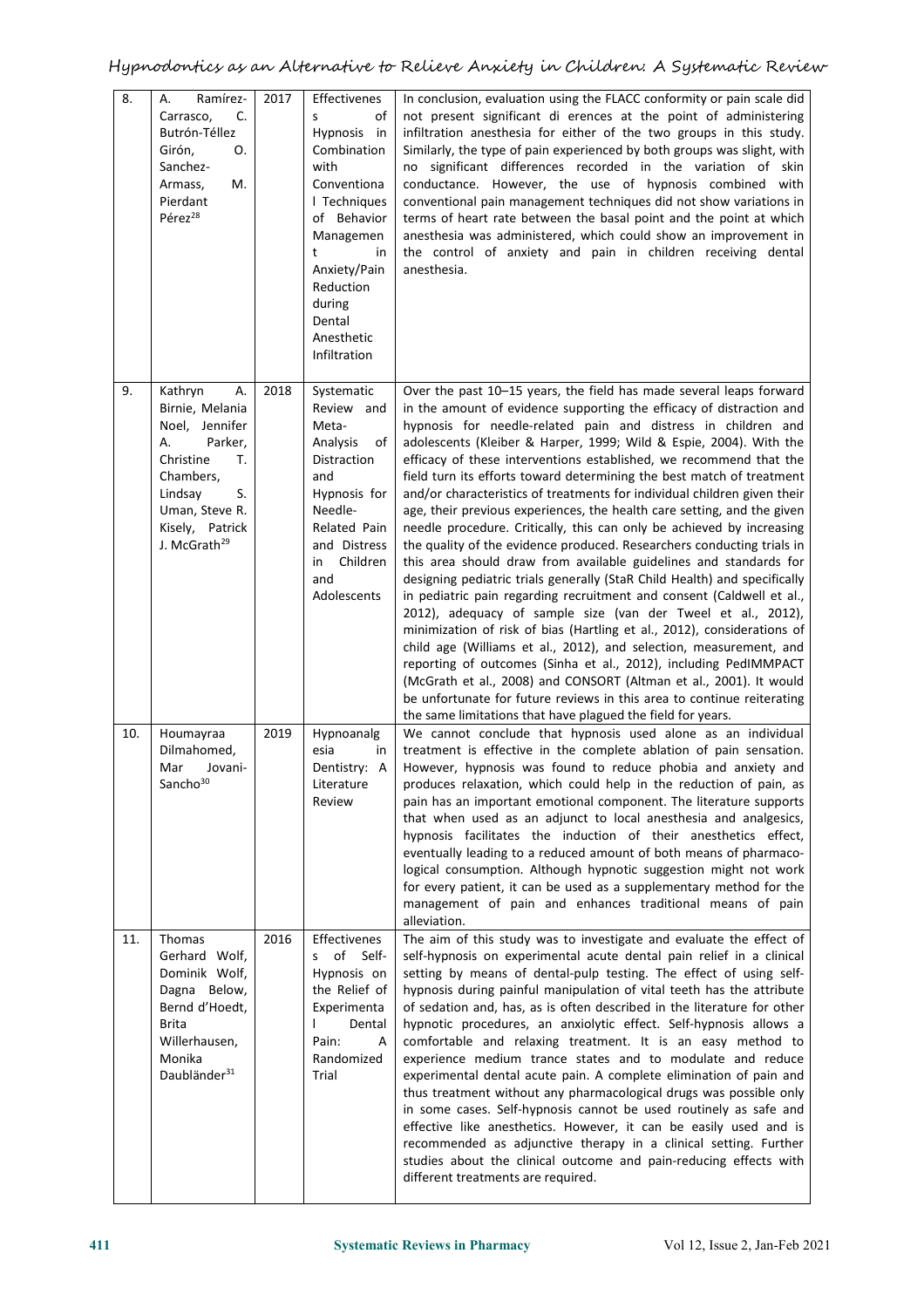| 12.<br>13. | Nicola Allison <sup>32</sup><br>Enrico Facco,                                                                     | 2015<br>2017 | Hypnosis in<br>modern<br>dentistry:<br>challenging<br>misconcepti<br>ons<br>The odyssey                                                                      | Hypnosis is an underused, yet powerful, benign tool in dentistry, it<br>provides effective sedation, while leaving the patient in full control.<br>Hypnosis has many uses within the dental field, ranging from simple<br>relaxation of the anxious patient to complete analgesia for surgery.<br>Used alone or in conjunction with sedation, it is a unique<br>management option for many patients struggling with current<br>anaesthetic and sedation methods. With proper training and<br>appropriate patient selection, it can add value to a professional's<br>practice and skill set. The current lack of use of hypnosis in general<br>dentistry may be down to a lack of knowledge of the therapy and its<br>applications. Widespread promotion of clinical hypnosis, emphasising<br>its benefits and ease of use, alongside exploring the various types of<br>hypnosis and introducing light hypnosis techniques to relax patients,<br>may encourage practitioners to use it for other applications. The key<br>to hypnodontics is to increase dentists' knowledge and promote<br>courses in clinical hypnosis. In an era where dentistry is centred<br>around both patient management and surgery, the key is to increase<br>confidence with additional behavioural management skills, of which<br>hypnosis is an excellent example.<br>The time is now ripe to reappraise the no longer tenable, unyielding |
|------------|-------------------------------------------------------------------------------------------------------------------|--------------|--------------------------------------------------------------------------------------------------------------------------------------------------------------|------------------------------------------------------------------------------------------------------------------------------------------------------------------------------------------------------------------------------------------------------------------------------------------------------------------------------------------------------------------------------------------------------------------------------------------------------------------------------------------------------------------------------------------------------------------------------------------------------------------------------------------------------------------------------------------------------------------------------------------------------------------------------------------------------------------------------------------------------------------------------------------------------------------------------------------------------------------------------------------------------------------------------------------------------------------------------------------------------------------------------------------------------------------------------------------------------------------------------------------------------------------------------------------------------------------------------------------------------------------------------------------------------------------------|
|            | Gastone<br>Zanette <sup>33</sup>                                                                                  |              | of<br>dental<br>anxiety:<br>From<br>prehistory to<br>the present.<br>A narrative<br>review                                                                   | materialist-mechanist paradigm of scientific medicine denying the<br>value of patient's subjectivity and rediscover the holistic teaching of<br>Hippocrates; only this may allow to rebuild a patient-centered<br>approach and a veritable, effective doctor- patient relationship,<br>focused on the "to care" instead of the "to cure" of the illness-<br>centered medicine; as Hippocrates himself taught, "It is more<br>important to know what sort of person has a disease than to know<br>what sort of disease a person has".                                                                                                                                                                                                                                                                                                                                                                                                                                                                                                                                                                                                                                                                                                                                                                                                                                                                                   |
| 14.        | Joana<br>Monteiro, Ajit<br>Tanday, Paul F<br>Ashley, Susan<br>Parekh,<br>Hamdan<br>Alamri <sup>34</sup>           | 2020         | Intervention<br>for<br>s<br>increasing<br>acceptance<br>of<br>local<br>anaesthetic<br>children<br>in.<br>and<br>adolescents<br>having<br>dental<br>treatment | We did not find sufficient evidence to draw firm conclusions as to the<br>best interventions to increase acceptance of LA in children due to<br>variation in methodology and nature/timing of outcome measures.<br>We recommend further parallel RCTs, reported in line with the<br>CONSORT Statement. Care should be taken when choosing outcome<br>measures.                                                                                                                                                                                                                                                                                                                                                                                                                                                                                                                                                                                                                                                                                                                                                                                                                                                                                                                                                                                                                                                         |
| 15.        | Sharifa<br>Al-<br>Harasi, Paul F<br>Ashley, David R<br>Moles,<br>Susan<br>Parekh,<br>Van<br>Walters <sup>35</sup> | 2017         | Hypnosis for<br>children<br>undergoing<br>dental<br>treatment                                                                                                | There is considerable anecdotal evidence of the benefits of hypnosis<br>in paediatric dentistry, however, on the basis of the three studies that<br>were eligible to be included in this review there is not yet enough<br>evidence to claim it is empirically supported. The limitations of this<br>review are noted by the review authors.                                                                                                                                                                                                                                                                                                                                                                                                                                                                                                                                                                                                                                                                                                                                                                                                                                                                                                                                                                                                                                                                           |
| 16.        | Heide<br>Glaesmer,<br>Hendrik<br>Geupel, Reiner<br>Haak <sup>36</sup>                                             | 2015         | A controlled<br>trial on the<br>effect<br>οf<br>hypnosis on<br>dental<br>anxiety<br>in<br>tooth<br>removal<br>patients                                       | Our findings confirm that hypnosis is beneficial as an adjunct<br>intervention to reduce anxiety in dental patients undergoing tooth<br>extraction, particularly with regard to its no-invasive nature.<br>Moreover, its implementation is not very time-consuming and is<br>associated with rather low costs. Although the patients in our study<br>had almost no experience with hypnosis, they had positive attitudes<br>toward it. The majority of them would be willing to use hypnosis<br>again. These findings underline that hypnosis is not only beneficial,<br>but also highly accepted by the patients. Hence, hypnosis is not very<br>widely implemented in dental care                                                                                                                                                                                                                                                                                                                                                                                                                                                                                                                                                                                                                                                                                                                                    |
| 17.        | Mohsen<br>Ramazani,<br>Nafiser<br>Zarenejad,<br>Masoud<br>Parirokh, Samir<br>Zahedpasha <sup>37</sup>             | 2016         | How<br>Can<br>Hypnodontic<br>Manage<br>s<br>Severe Gag<br>Reflex<br>for<br>Root Canal<br>Therapy? A<br>Case Report                                           | Gag reflex can be complicate dental treatment prevent optimal<br>treatment results. Based on psychology and psychiatry research the<br>psychotic part is closely integrated with the somatic part of medical<br>conditions including gag reflex. This report shows that in case of<br>severe gag reflex, especially with pronounced psychological<br>background, hypnosis can be a safe, effective, and user-friendly<br>method to modify patient's sensation, memory, and compliance.                                                                                                                                                                                                                                                                                                                                                                                                                                                                                                                                                                                                                                                                                                                                                                                                                                                                                                                                 |